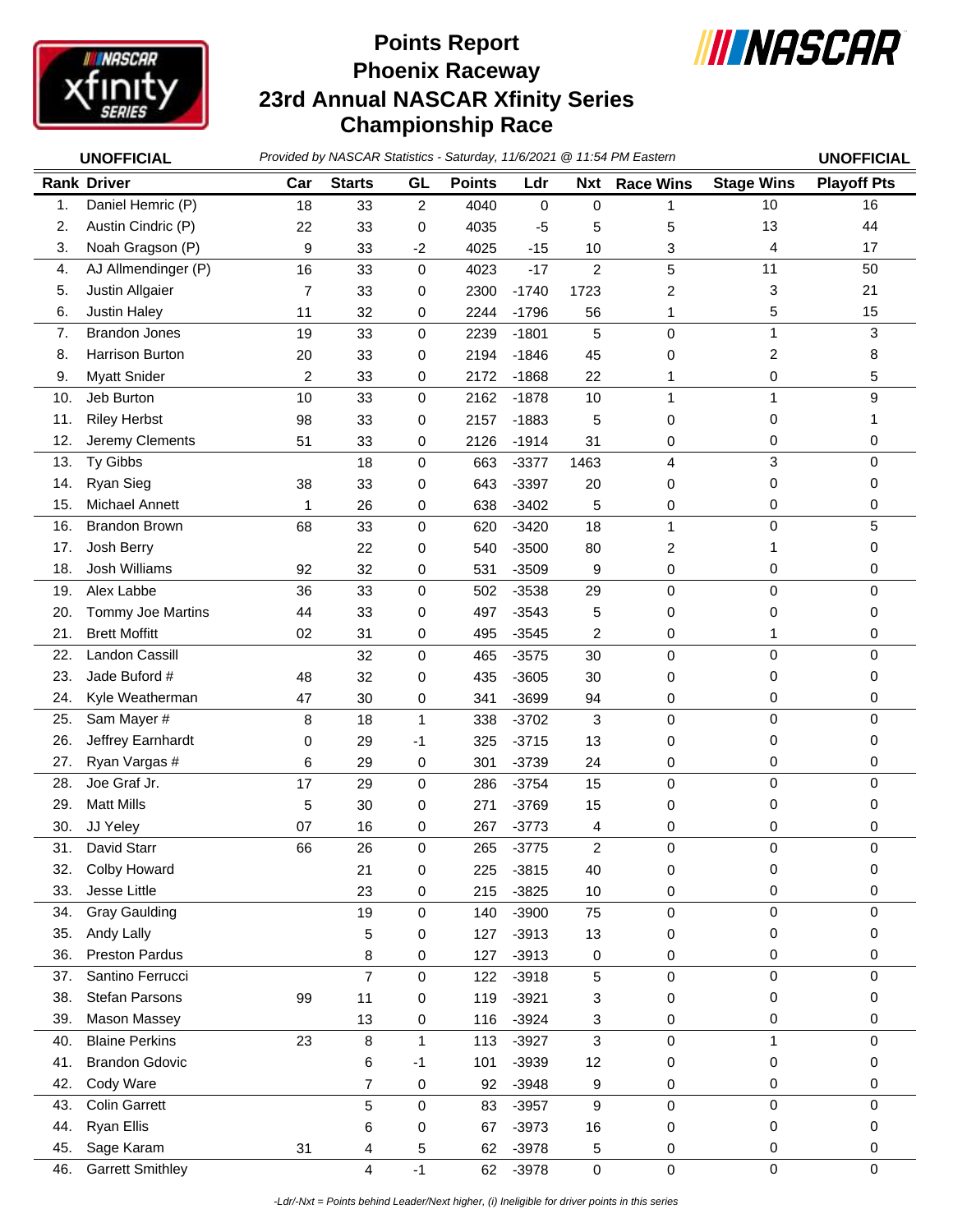|     | <b>Rank Driver</b>      | Car | <b>Starts</b>             | GL           | <b>Points</b> | Ldr     | <b>Nxt</b>     | <b>Race Wins</b> | <b>Stage Wins</b> | <b>Playoff Pts</b> |
|-----|-------------------------|-----|---------------------------|--------------|---------------|---------|----------------|------------------|-------------------|--------------------|
| 47. | Jason White             |     | 4                         | $-1$         | 59            | $-3981$ | 3              | 0                | 0                 | 0                  |
| 48. | Chad Finchum            |     | 6                         | -1           | 57            | $-3983$ | 2              | 0                | 0                 | 0                  |
| 49. | Dexter Bean             |     | 5                         | $-1$         | 52            | $-3988$ | 5              | 0                | 0                 | $\mathbf 0$        |
| 50. | Matt Jaskol             |     | 6                         | -1           | 51            | $-3989$ | 1              | 0                | 0                 | 0                  |
| 51. | Stephen Leicht          |     | 5                         | 0            | 45            | $-3995$ | 6              | 0                | 0                 | 0                  |
| 52. | Miguel Paludo           |     | 3                         | $\mathbf 0$  | 44            | $-3996$ | $\mathbf{1}$   | 0                | $\mathbf 0$       | $\mathbf 0$        |
| 53. | Natalie Decker          |     | 5                         | 0            | 42            | $-3998$ | 2              | 0                | 0                 | 0                  |
| 54. | Caesar Bacarella        |     | 5                         | 1            | 37            | $-4003$ | 5              | 0                | 0                 | 0                  |
| 55. | Carson Ware             |     | 6                         | 1            | 36            | $-4004$ | $\mathbf{1}$   | 0                | $\mathbf 0$       | 0                  |
| 56. | Dylan Lupton            | 26  | 4                         | 11           | 33            | $-4007$ | 3              | 0                | 0                 | 0                  |
| 57. | Joey Gase               |     | 5                         | 0            | 32            | $-4008$ | 1              | 0                | 0                 | 0                  |
| 58. | <b>Spencer Pumpelly</b> |     | 3                         | 0            | 32            | $-4008$ | $\mathbf 0$    | 0                | $\mathbf 0$       | 0                  |
| 59. | Ronnie Bassett          |     | 2                         | 0            | 25            | $-4015$ | 7              | 0                | 0                 | 0                  |
| 60. | <b>Patrick Emerling</b> |     | 3                         | 0            | 25            | $-4015$ | 0              | 0                | 0                 | 0                  |
| 61. | Dale Earnhardt          |     | 1                         | 0            | 23            | $-4017$ | $\overline{2}$ | 0                | 0                 | 0                  |
| 62. | Loris Hezemans          |     | 4                         | 0            | 23            | $-4017$ | 0              | 0                | 0                 | 0                  |
| 63. | George Gorham           |     | 1                         | 0            | 21            | $-4019$ | 2              | 0                | 0                 | 0                  |
| 64. | <b>Tanner Berryhill</b> |     | $\ensuremath{\mathsf{3}}$ |              |               | $-4022$ | 3              |                  | 0                 | 0                  |
|     |                         |     |                           | 0            | 18            |         |                | 0                |                   |                    |
| 65. | Kyle Sieg               | 39  | 2                         | 5            | 13            | $-4027$ | 5              | 0                | 0                 | 0                  |
| 66. | Cj Mclaughlin           |     | 6                         | -1           | 13            | $-4027$ | 0              | 0                | 0                 | 0                  |
| 67. | Robby Lyons             |     | 1                         | $-1$         | 12            | $-4028$ | $\mathbf{1}$   | 0                | $\pmb{0}$         | $\mathbf 0$        |
| 68. | <b>Boris Said</b>       |     | 1                         | 0            | 6             | $-4034$ | 6              | 0                | 0                 | 0                  |
| 69. | Dave Smith              |     | 1                         | 0            | 4             | $-4036$ | 2              | 0                | 0                 | 0                  |
| 70. | <b>Michael Munley</b>   |     | 1                         | 1            | 2             | $-4038$ | $\overline{c}$ | 0                | $\pmb{0}$         | 0                  |
| 71. | Josh Bilicki            |     | 4                         | 1            | 1             | $-4039$ | 1              | 0                | 0                 | 0                  |
| 72. | Mike Harmon             |     | 1                         | 1            | 1             | $-4039$ | 0              | 0                | 0                 | 0                  |
| 73. | Kyle Busch(i)           |     | 5                         | 1            | $\mathbf 0$   | $-4040$ | $\mathbf{1}$   | 5                | 4                 | $\mathbf 0$        |
| 74. | John Hunter Nemechek(i) | 54  | 5                         | 1            | 0             | $-4040$ | 0              |                  | 2                 | 0                  |
| 75. | Christopher Bell(i)     |     | 2                         | 1            | 0             | $-4040$ | 0              | 1                | 2                 | 0                  |
| 76. | Martin Truex(i)         |     | 1                         | 1            | 0             | $-4040$ | 0              | 0                | $\overline{c}$    | $\mathbf 0$        |
| 77. | Kevin Harvick(i)        |     | 3                         |              | 0             | $-4040$ | 0              | 0                | 0                 | 0                  |
| 78. | Chase Elliott(i)        |     | 1                         | 1            | 0             | $-4040$ | 0              | 0                | 0                 | 0                  |
| 79. | Ty Dillon(i)            |     | 11                        | 1            | 0             | $-4040$ | 0              | 0                | 0                 | 0                  |
| 80. | Tyler Reddick(i)        |     | $\overline{7}$            | 1            | 0             | $-4040$ | 0              | 0                | 0                 | 0                  |
| 81. | Jordan Anderson(i)      |     | 6                         | 1            | 0             | $-4040$ | 0              | 0                | 0                 | 0                  |
| 82. | Austin Dillon(i)        |     | 5                         | 1            | 0             | $-4040$ | $\pmb{0}$      | 0                | $\pmb{0}$         | 0                  |
| 83. | Chase Briscoe(i)        |     | $\overline{c}$            | 1            | 0             | $-4040$ | 0              | 0                | 0                 | 0                  |
| 84. | Bayley Currey(i)        | 15  | 24                        | 1            | 0             | $-4040$ | 0              | 0                | 0                 | 0                  |
| 85. | Cole Custer(i)          |     | 1                         | $\mathbf{1}$ | $\mathbf 0$   | $-4040$ | 0              | 0                | 0                 | 0                  |
| 86. | Austin Hill(i)          |     | 5                         | 1            | 0             | $-4040$ | 0              | 0                | 0                 | 0                  |
| 87. | Bubba Wallace(i)        |     | 1                         | 1            | 0             | $-4040$ | 0              | 0                | 0                 | 0                  |
| 88. | Sheldon Creed(i)        | 78  | $\mathbf{1}$              | 0            | 0             | $-4040$ | 0              | 0                | $\pmb{0}$         | 0                  |
| 89. | Denny Hamlin(i)         |     | 1                         | 0            | 0             | $-4040$ | 0              | 0                | 0                 | 0                  |
| 90. | Timmy Hill(i)           |     | 15                        | 0            | 0             | $-4040$ | 0              | 0                | 0                 | 0                  |
| 91. | Will Rodgers(i)         |     | $\ensuremath{\mathsf{3}}$ | $-37$        | 0             | $-4040$ | $\mathsf 0$    | 0                | $\pmb{0}$         | $\mathbf 0$        |
| 92. | Kaz Grala(i)            |     | $\overline{c}$            | $-1$         | 0             | $-4040$ | 0              | 0                | 0                 | 0                  |
| 93. | Kris Wright(i)          |     | $\overline{7}$            | $-1$         | 0             | $-4040$ | 0              | 0                | 0                 | 0                  |
| 94. | James Davison(i)        |     | 1                         | $-1$         | $\mathbf 0$   | $-4040$ | $\pmb{0}$      | 0                | $\pmb{0}$         | 0                  |
| 95. | Danny Bohn(i)           |     | 1                         | $-1$         | 0             | $-4040$ | 0              | 0                | 0                 | 0                  |
| 96. | Bj Mcleod(i)            |     | 5                         | $-1$         | 0             | $-4040$ | 0              | 0                | 0                 | $\pmb{0}$          |
| 97. | Spencer Boyd(i)         |     | 9                         | $-1$         | $\mathbf 0$   | $-4040$ | $\pmb{0}$      | 0                | $\pmb{0}$         | $\pmb{0}$          |
| 98. | Akinori Ogata(i)        |     | 2                         | $-1$         | 0             | $-4040$ | 0              | 0                | 0                 | 0                  |
| 99. | Tim Viens(i)            |     | 1                         | $-1$         | 0             | $-4040$ | 0              | 0                | 0                 | 0                  |
|     |                         |     |                           |              |               |         |                |                  |                   |                    |